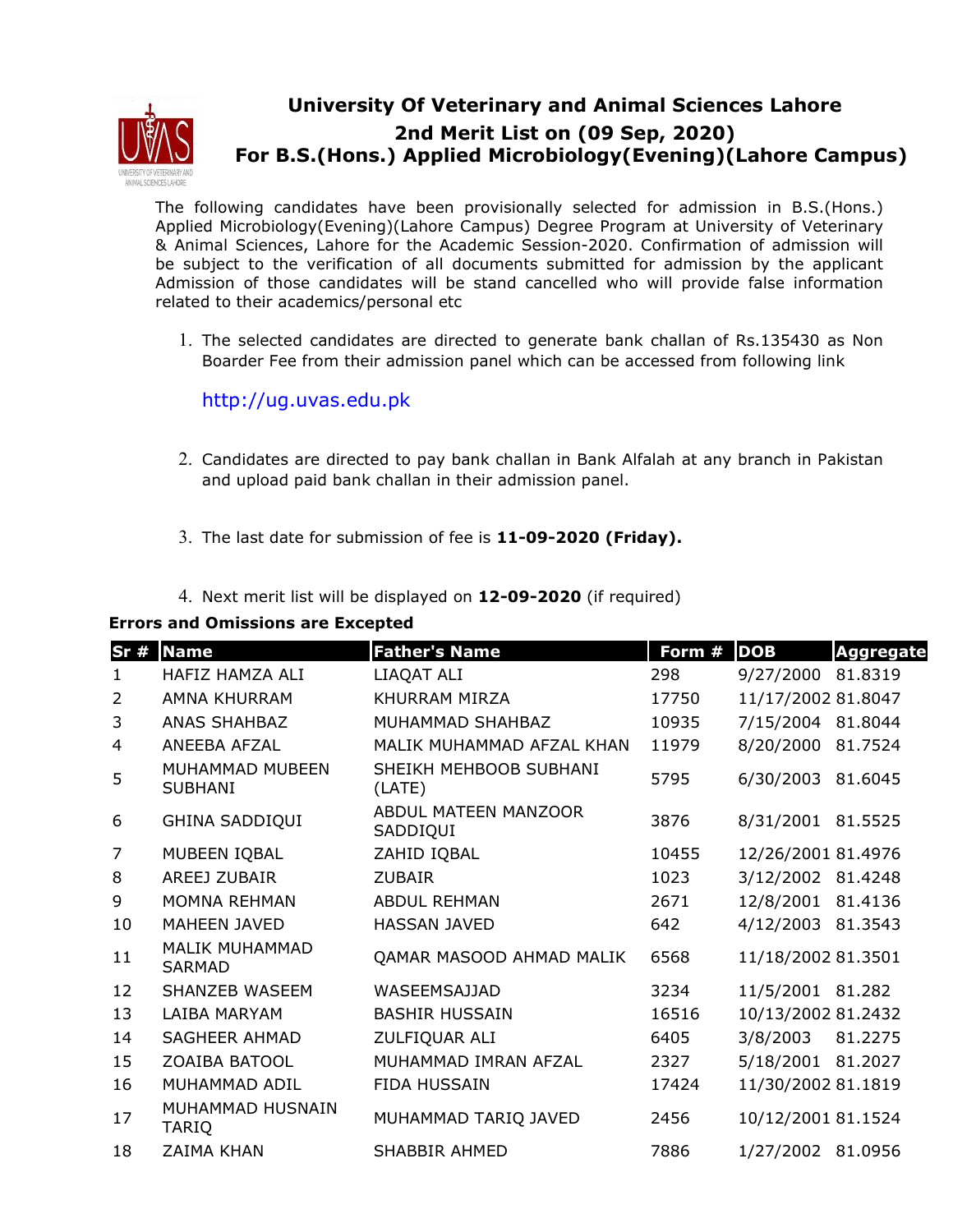| 19 | ZUBAIR SAJJAD                           | SAJJAD HUSSAI                            | 8843  | 2/10/2003 81.059   |         |
|----|-----------------------------------------|------------------------------------------|-------|--------------------|---------|
| 20 | <b>BILAL AHMED KHAN</b>                 | FAHEEM AHMED KHAN                        | 6948  | 1/29/2002 81.0568  |         |
| 21 | MINAL NAVEED                            | NAVEED AKBAR                             | 3036  | 10/20/2003 80.9862 |         |
| 22 | MUHAMMAD RAMZAN                         | <b>GHULAM</b>                            | 18344 | 12/18/2000 80.9697 |         |
| 23 | AYESHA KANWAL                           | RANA HASHMAT                             | 2829  | 7/18/2004 80.9525  |         |
| 24 | AMINA NAVEED                            | ABDUL NAVEED                             | 6295  | 3/15/2001 80.8504  |         |
| 25 | SUNAINA HAFEEZ                          | <b>ABDUL HAFEEZ</b>                      | 1100  | 11/15/2001 80.8341 |         |
| 26 | SHEEZA SADAF                            | ABID MAHMOOD                             | 8101  | 4/16/2003 80.8251  |         |
| 27 | HAFIZ MUHAMMAD<br>FURQAN KHALID         | KHALID MEHMOOD                           | 7407  | 1/12/2002 80.8223  |         |
| 28 | <b>IFRAH RAUF</b>                       | <b>ABDUL RAUF</b>                        | 16921 | 3/19/2004 80.7936  |         |
| 29 | ROHAIL DILDAR                           | DILDAR MUNAWAR                           | 6302  | 4/24/2002 80.7821  |         |
| 30 | ZARTASH MARYAM                          | <b>HAMEED MASIH</b>                      | 17044 | 12/25/2003 80.7661 |         |
| 31 | IQRA TARIQ                              | <b>TARIQ NASEER</b>                      | 4214  | 7/30/2000 80.7317  |         |
| 32 | <b>JAVERIA SOHAIL</b><br><b>SHAUKAT</b> | SOHAIL SHAUKAT                           | 11532 | 10/19/2001 80.4095 |         |
| 33 | <b>JAVERIA SOHAIL</b><br><b>SHAUKAT</b> | SOHAIL SHAUKAT                           | 430   | 10/19/2001 80.4095 |         |
| 34 | SYED GOHAR ALI SHAH                     | SYED ASGHAR ALI SHAH                     | 10192 | 3/15/2003 80.2592  |         |
| 35 | AYESHA MUSHTAQ                          | AYESHA MUSHTAQ                           | 10415 | 9/22/2002 80.2569  |         |
| 36 | <b>TALHA SARFRAZ</b>                    | SARFRAZ HUSSAIN                          | 17639 | 7/27/2000 80.2251  |         |
| 37 | <b>EMAN FATIMA</b>                      | MUHAMMAD AFZAL                           | 3913  | 6/8/2003           | 80.1545 |
| 38 | ZAINAB                                  | WASEEM                                   | 3841  | 7/2/2003           | 79.9709 |
| 39 | <b>MAHAK ZAHRA</b>                      | SHOUKAT ALI                              | 16237 | 3/15/2002 79.9572  |         |
| 40 | SAIRA ARSHAD                            | ARSHAD ALI                               | 5560  | 3/10/2002 79.9119  |         |
| 41 | <b>RAFIEE</b>                           | ZAHID HUSSAIN                            | 4233  | 10/19/2001 79.7752 |         |
| 42 |                                         | MUHAMMAD HABIBULLAH MUHAMMAD ZAHID IQBAL | 18116 | 1/21/2001 79.764   |         |
| 43 | <b>EISHA FARMAN</b>                     | <b>FARMAN WAHEED</b>                     | 3073  | 6/21/2002 79.7527  |         |
| 44 | ABDULREHMAN KHAN                        | ISHTIAQ AHMED KHAN                       | 17101 | 12/26/2001 79.5936 |         |
| 45 | RABBIA ASLAM                            | MUHAMMAD ASLAM                           | 10925 | 11/15/2001 79.514  |         |
| 46 | ZANIB ASHFAQ                            | MUHAMMAD ASHFAQ                          | 19449 | 1/24/2000 79.5073  |         |
| 47 | MOMIN SOHAIL                            | <b>ABID SOHAIL</b>                       | 5168  | 11/30/2002 79.455  |         |
| 48 | SEHAR FAIZ AHMAD                        | <b>FAIZ AHMAD</b>                        | 6812  | 6/10/2001 79.3911  |         |
| 49 | FARDA KHADIM HUSSAIN KHADIMHUSSAIN      |                                          | 11118 | 7/15/2002 79.3869  |         |
| 50 | <b>HAMZA AFZAL</b>                      | M AFZAL                                  | 18632 | 12/28/2000 79.3349 |         |
| 51 | MINAHIL SALEEM                          | MUHAMMAD SALEEM RAZA                     | 10876 | 3/13/2003 79.2253  |         |
| 52 | MUQADAS JAVAID                          | S M JAVAID                               | 10476 | 12/30/2000 79.2095 |         |
| 53 | MUHAMMAD AZHAR<br><b>RASOOL</b>         | TAHIR RASOOL                             | 18274 | 8/14/2002 79.0527  |         |
| 54 | <b>ADAN MUKHTAR</b>                     | NAVEED MUKHTAR                           | 107   | 1/8/2002           | 78.9255 |
| 55 | ABDULLAH USMAN                          | <b>JAVED AKHTER</b>                      | 5410  | 1/1/2002           | 78.8752 |
| 56 | MUHAMMAD ABDULLAH                       | MUHAMMAD MUNIR                           | 8286  | 7/27/2002 78.862   |         |
| 57 | <b>MAHNOOR SHAHID</b>                   | MUHAMMAD SHAHID                          | 6308  | 12/4/2002 78.7073  |         |
| 58 | LAIBA MUNIR                             | MUNIR AHMED                              | 7082  | 3/23/2002 78.6961  |         |
| 59 | ABDULLAH BABAR                          | <b>BABAR ALI</b>                         | 10530 | 9/21/2002 78.6458  |         |
| 60 | FATIMA IQBAL                            | MUHAMMAD IQBAL                           | 11719 | 1/9/2001           | 78.5257 |
| 61 | NOOR-UL-AIN                             | MUHAMMAD NAEEM                           | 16540 | 6/27/2001 78.2594  |         |
| 62 | AYESHA AKRAM                            | MUHAMMAD AKRAM NAEEM                     | 14033 | 11/16/2001 77.6643 |         |